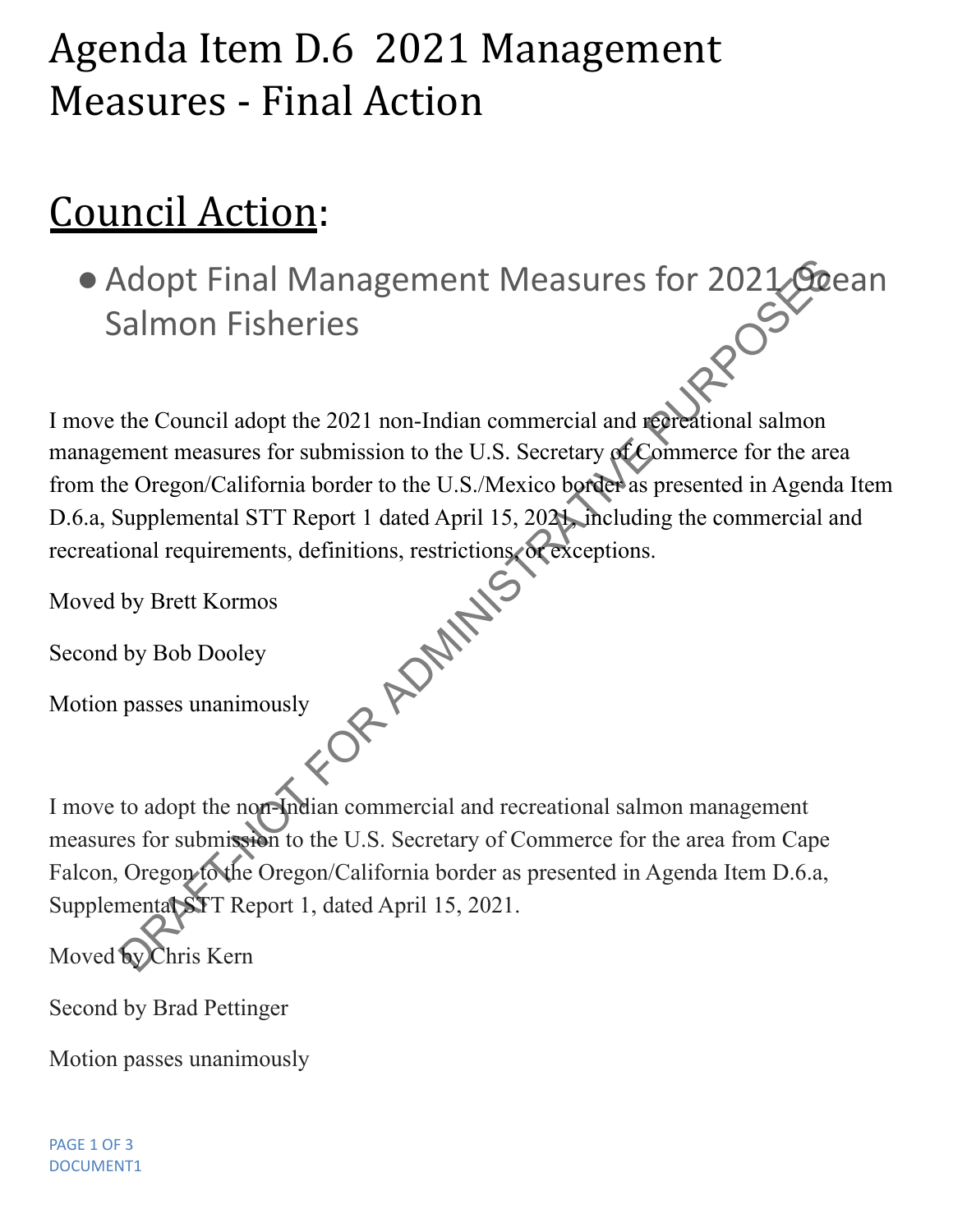Queets:

I move that the council tentatively adopt a natural escapement target of 3,154 for Queets wild coho in 2021.

Moved by Kyle Adicks

Second by Butch Smith

Motion passes as ammended unanimously.

Amendment to the motion:

I move that the word "tentatively" be removed from the main motion.

Moved by Phil Anderson

Second by Virgil Moore

Motion passes unanimously.

NOF:

I move that the Council adopt for submission to the U.S. Secretary of Commerce the non-Indian commercial and recreational salmon management measures for the area north of Cape Falcon as presented in D.6.a, Supplemental STT Report 1, dated April 15, 2021 by Butch Smith<br>passes as ammended unanimously.<br>that the word "tentatively" be removed from the main moreonery<br>by Phil Anderson<br>by Virgil Moore<br>passes unanimously.<br>that the Council adopt the abmission to the U.S. Secretary

Moved by Kyle Adicks Second by Phil Anderson

Motion passses

Abstained: Susan Bishop